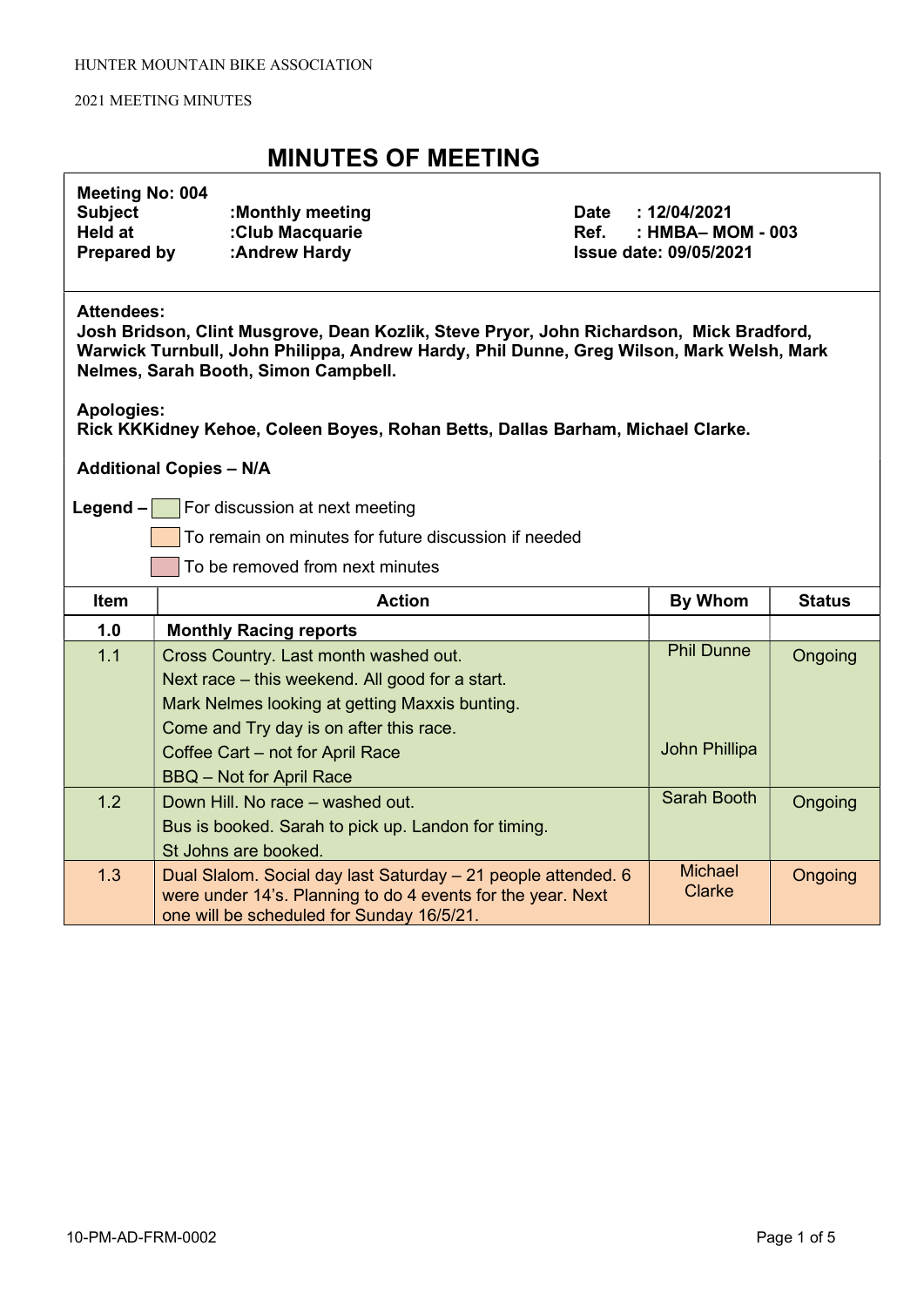# MINUTES OF MEETING

| 1.4 | Gravity Enduro. Discussion on staggering between GE and<br>Downhill or having GE on a different weekend. Discussion -<br>To be held separate to Down Hill Calendar.<br>Proposal is for 3 events per year. Mark Nelmes has                                                                                                                                         | <b>Mark Nelmes</b><br><b>Mark Welsh</b><br><b>Josh Bridson</b> |            |
|-----|-------------------------------------------------------------------------------------------------------------------------------------------------------------------------------------------------------------------------------------------------------------------------------------------------------------------------------------------------------------------|----------------------------------------------------------------|------------|
|     | volunteered to run the GE.                                                                                                                                                                                                                                                                                                                                        |                                                                |            |
|     | Format will be XC/Gravity over a course of approx. 25kms.<br>Discussion. Format may be difficult due to timing gear<br>constraints. Race Results system for downhill/GE - can use<br>existing stick and photo cell - Race Results would consider<br>trading in our existing tagging system. Cost Black box and<br>mat \$6,590 plus Track boxes are \$5k per pair. |                                                                |            |
|     | Caution needed as no 'inside the park' access to the gravity<br>trails. Talking about using shuttles to remove concerns re<br>Riders on Mt Faulk Rd.                                                                                                                                                                                                              |                                                                |            |
|     | Mark N and Mark W to formulate plan for event.                                                                                                                                                                                                                                                                                                                    |                                                                |            |
|     | For further discussion at next meeting.                                                                                                                                                                                                                                                                                                                           |                                                                |            |
| 1.5 | Discussion on a process for postponing races. Suggested we<br>try to move it one week then if not possible – cancel. Voted to<br>trial the next time a race is cancelled.                                                                                                                                                                                         | <b>Phil Dunne</b>                                              | In process |
| 1.6 | AusCycle starting national cup. Discussion. Decided not to<br>pursue for now. For review in June.                                                                                                                                                                                                                                                                 | <b>Josh Bridson</b>                                            |            |
| 1.7 | Race day for Dungog. Committee decided on 11/12<br>September.                                                                                                                                                                                                                                                                                                     |                                                                |            |
| 2.0 | <b>Build Days and maintenance</b>                                                                                                                                                                                                                                                                                                                                 |                                                                |            |
| 2.1 | Update for last month:<br>Repair day last month - 40 people attended.<br>Faulk line is being attended to by Phil (Synergy Trails) this<br>week. Dallas is coordinating. May require hand finishing post<br>machine work. Rocky Trail event is on in two weeks.                                                                                                    | <b>Dallas</b><br><b>Barham</b>                                 | Ongoing    |
| 2.2 | Dallas advises date for next build day TBA. Will include Faulk<br>Line and Chicken run as priority.                                                                                                                                                                                                                                                               | <b>Dallas</b><br><b>Barham</b>                                 |            |
| 2.3 | Rock armouring – rock is to be purchased / sourced from off-<br>site. Dallas and Josh to liaise.                                                                                                                                                                                                                                                                  |                                                                |            |
| 2.4 | Chicken Run is done but needs finishing. Hopefully finished by<br>end of April – to be used in this coming race day.                                                                                                                                                                                                                                              |                                                                |            |
| 2.5 | Down Hill - Simon Campbell to notify Josh when the DH build<br>day is to happen.                                                                                                                                                                                                                                                                                  |                                                                |            |
| 2.6 | Road gap needs water egress works - rock crossings.                                                                                                                                                                                                                                                                                                               |                                                                | In process |
| 2.7 | Maintenance by Corrective Services. Andrew to follow up.                                                                                                                                                                                                                                                                                                          | Andrew<br><b>Hardy</b>                                         | In process |
| 2.8 | Veteran's Affairs have been contacted to see if Veteran's<br>would be interested in being involved with Park maintenance.<br>Meeting to be organised. Vets Affairs have been in touch.                                                                                                                                                                            | <b>Josh Bridson</b>                                            | In process |
|     | Discussion on activities: Seat installation, Bollard installation,<br>Trimming face slappers, soft raking. Conversation continuing.                                                                                                                                                                                                                               |                                                                |            |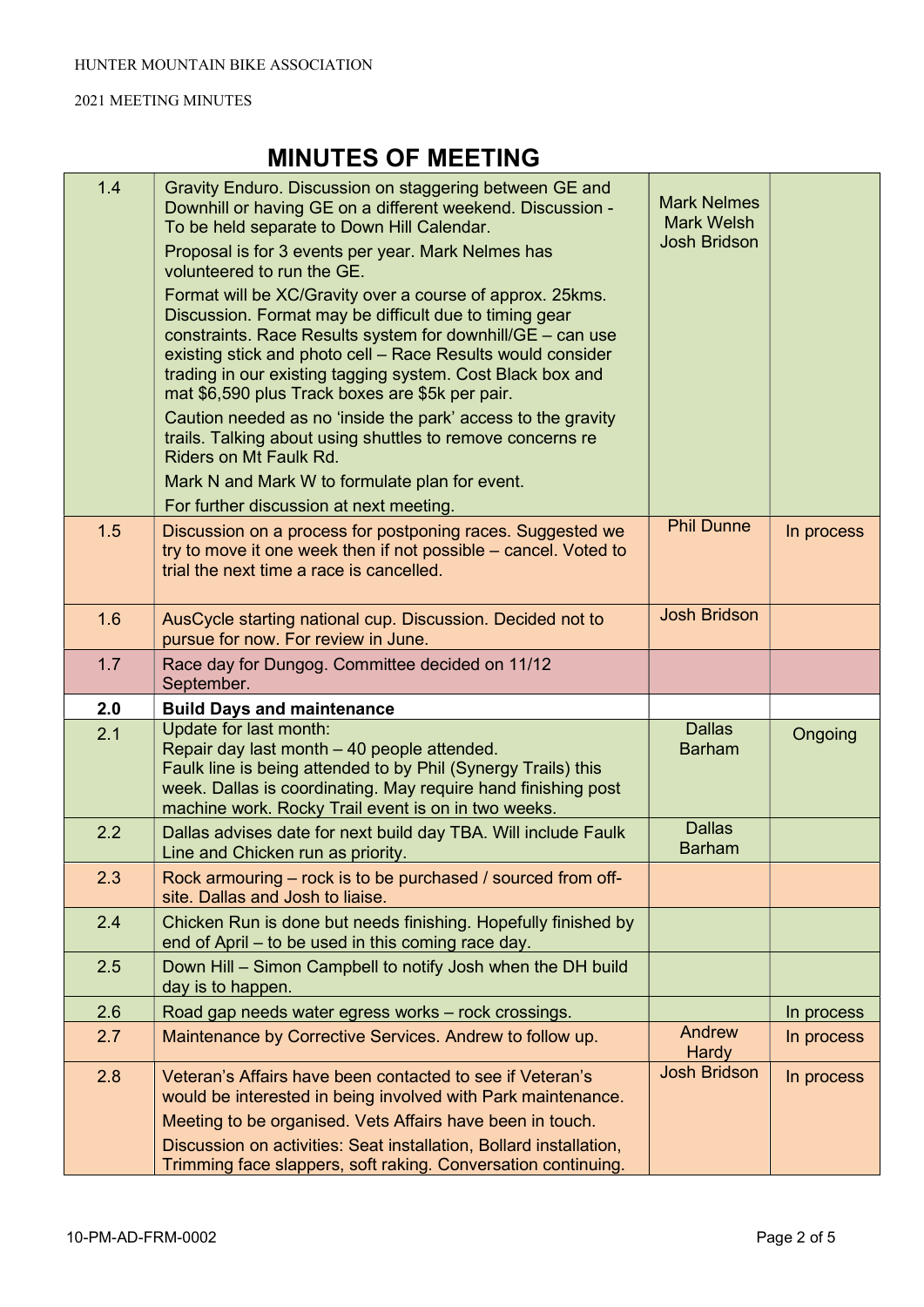# MINUTES OF MEETING

| 3.0 | Finance report.                                                                                                                                                                                                                                                                                   |                                             |            |
|-----|---------------------------------------------------------------------------------------------------------------------------------------------------------------------------------------------------------------------------------------------------------------------------------------------------|---------------------------------------------|------------|
| 3.1 | Club account balance is \$66,000.00.                                                                                                                                                                                                                                                              |                                             |            |
| 4.0 | <b>Grants and Grant projects</b>                                                                                                                                                                                                                                                                  |                                             |            |
| 4.1 | P450. This project is now complete. A report is to be provided<br>to Forestry corporation by the end of March. Josh to<br>coordinate meeting with Mike Hill.                                                                                                                                      | Andrew<br>Hardy /<br>Josh<br><b>Bridson</b> | In process |
| 4.2 | A condition of the P450 grant is that the State Government<br>sign is to remain on the front fence for 12 months. Can be<br>removed January 2022.                                                                                                                                                 |                                             |            |
| 4.3 | Sunshades grant. Nearing completion - roofs for the<br>containers have been delivered and are stored at Wyee<br>Transport. Andrew has spoken to Tim Butler regarding the<br>installation. Engineering drawings required. Andrew has<br>obtained a quote - to discuss with Josh on how to proceed. | Andrew<br><b>Hardy</b>                      | In process |
| 4.5 | Lake mac Council $-$ The club is still to use the \$7,000 grant<br>provided in 2019 - was to assist in running a National Round<br>at Awaba. Discussion on when has commenced - Auscycling<br>has announced the National Round will recommence.                                                   |                                             | In process |
| 4.6 | Grant application - Building Better Communities Fund - \$157K<br>applied for. Decision expecte mid 2021                                                                                                                                                                                           |                                             |            |
| 4.7 | <b>NSW MTB and BudgetDirect</b>                                                                                                                                                                                                                                                                   | <b>Josh Bridson</b>                         |            |
| 4.8 | Glencore for \$7500 - Timing Gear for Junior Riding / GE                                                                                                                                                                                                                                          | Andrew<br><b>Hardy</b>                      |            |
| 4.9 | Andrew to apply for a Grant for another shuttle trailer                                                                                                                                                                                                                                           | Andrew<br><b>Hardy</b>                      |            |
| 5.0 | <b>Correspondence and notifications</b>                                                                                                                                                                                                                                                           |                                             |            |
| 5.1 | Contact from Veteran's Affairs. Discussion continuing.                                                                                                                                                                                                                                            | <b>Josh Bridson</b>                         |            |
| 5.2 |                                                                                                                                                                                                                                                                                                   |                                             |            |
| 6.0 | <b>Advocacy</b>                                                                                                                                                                                                                                                                                   |                                             |            |
| 6.1 | Adaptive.<br>Faulk Line Bumper rail to be installed. Tamaden Constructions<br>to install.                                                                                                                                                                                                         | John<br>Philippa.                           | In process |
| 6.2 | Hank to represent the club at Sea Otter in Canberra.                                                                                                                                                                                                                                              |                                             |            |
| 7.0 | <b>Covid Plan</b>                                                                                                                                                                                                                                                                                 |                                             |            |
| 7.1 | Covid 19 requirements to be kept up to date by Clint<br>Musgrove. The most recent plan is still current and HMBA is<br>officially a 'Covid Safe business'. Nice work Clint.                                                                                                                       | <b>Clint</b><br><b>Musgrove</b>             |            |
| 8.0 | <b>Club merchandise</b>                                                                                                                                                                                                                                                                           |                                             |            |
| 8.1 | Josh to manage T-Shirts.                                                                                                                                                                                                                                                                          | Josh<br><b>Bridson</b>                      |            |
| 8.2 | Plenty of socks still available.                                                                                                                                                                                                                                                                  |                                             |            |
| 8.3 | Polo Shirts for committee. Josh presented a very stylish<br>number. Shirts are available for committee members who<br>attend 10 meetings per year.                                                                                                                                                | Josh<br><b>Bridson</b>                      | In process |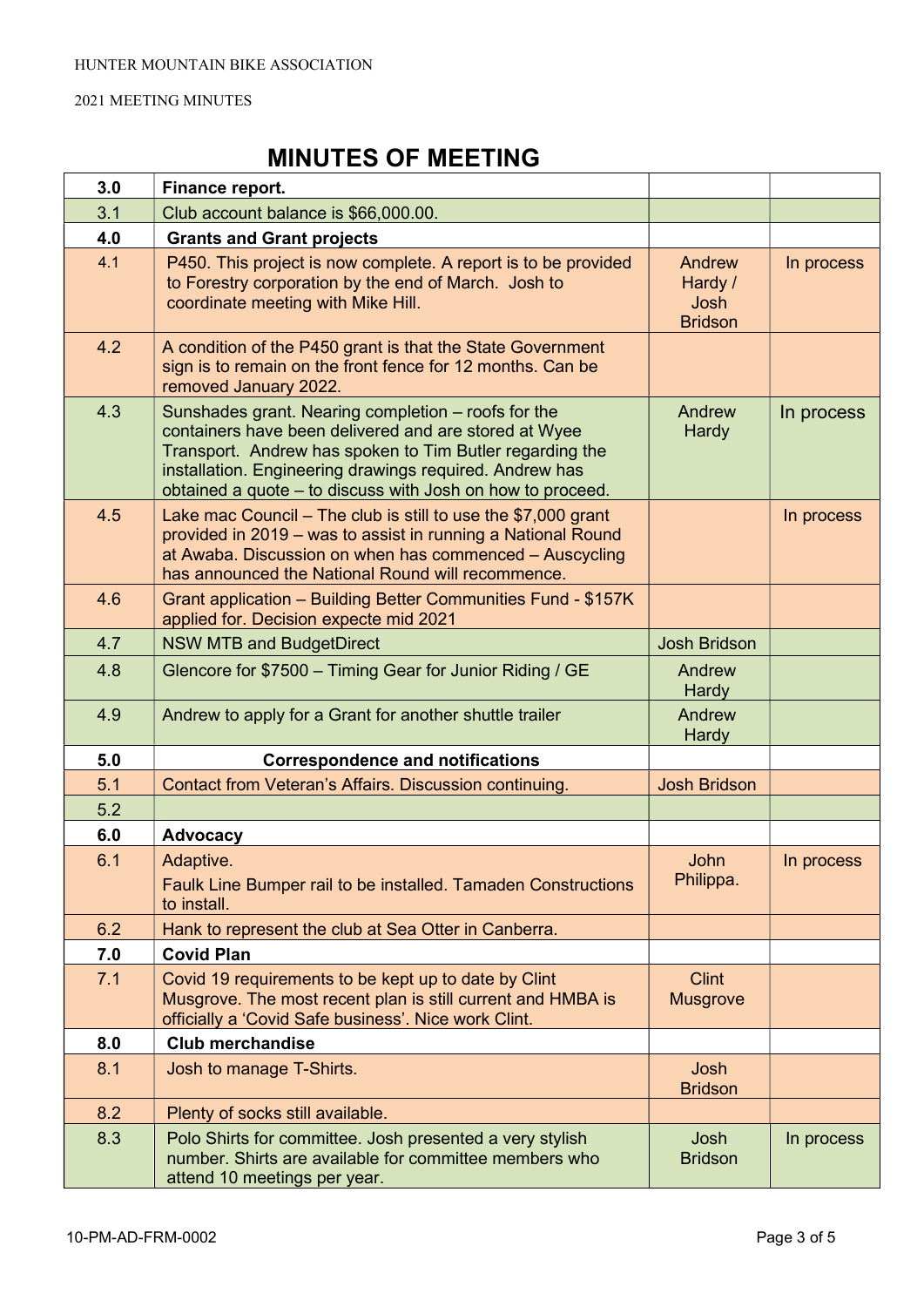# MINUTES OF MEETING

| 9.0    | <b>Awaba Maps and Signs</b>                                                                                                                                                                                                                                                      |                                                           |            |
|--------|----------------------------------------------------------------------------------------------------------------------------------------------------------------------------------------------------------------------------------------------------------------------------------|-----------------------------------------------------------|------------|
| 9.1    | Road signs for Mt Faulk Rd have been collected and<br>installation has started.                                                                                                                                                                                                  | <b>Dallas</b><br><b>Barham</b><br><b>John</b><br>Phillipa | In process |
| 9.2    | Coleen was working on the large trail maps. Dallas to follow<br>up.                                                                                                                                                                                                              | Josh<br><b>Bridson</b>                                    | In process |
| 9.3    | Discussion on including GPS coordinates on all Awaba signs.<br>General agreement. Michael Clarke to investigate further                                                                                                                                                          | <b>Michael</b><br><b>Clarke</b>                           | In Process |
| 9.4    | Discussion on installing an automated (remotely operated)<br>sign to display track condition and park status at front gate.<br>Andrew has priced this - \$19,000 per sign. Decision not to<br>proceed at present.                                                                | Andrew<br>Hardy                                           | Completed  |
| 10     | <b>Container security</b>                                                                                                                                                                                                                                                        |                                                           |            |
| 10.1   | Dallas to arrange Tim Butler to attend with welding gear to fit<br>new lock shrouds.                                                                                                                                                                                             | Josh<br>Bridson/<br><b>Dallas</b><br><b>Barham</b>        | In process |
| 11     | <b>General Business</b>                                                                                                                                                                                                                                                          |                                                           |            |
| 11.1   | Discussion on scheduling night races. Josh to confirm and<br>update the calendar. Starts at 6.30pm to 7.30pm. 21/04 and<br>28/04. Entry fee is \$10 per race.                                                                                                                    | Josh<br><b>Bridson</b>                                    | Completed  |
| 11.2   | Donation to Coleen. Discussion. Options to be clarified with<br>involvement by Wazza. Wazza to liaise with legal.                                                                                                                                                                | <b>Warwick</b><br><b>Turnbull</b>                         |            |
| 11.3   | Wild Polly Trail - signage required. Discussion on short term<br>solution to address safety. Dallas to install short term<br>measures. Dean and Dallas has fixed this temporarily.<br>Committee agreed to Rick's request to install a story board at<br>the start of Wild Polly. | <b>Dallas</b><br><b>Barham</b>                            |            |
| 11.4   | Discussion on notification of trail issues on an e-platform.<br>Currently handled on a closed group messenger. Further<br>discussion required. Josh to get the Instagram password.                                                                                               | Josh<br><b>Bridson</b>                                    |            |
| $11.5$ | John P suggested constructing an area for people to sit and<br>relax if they are not riding. John to knock up a design.                                                                                                                                                          | <b>John</b><br>Phillipa                                   |            |
| 11.6   | Phil and Dean went to Singleton re council public meeting. On<br>going. There's a new Singleton MTB Club on the back of \$60k<br>grant.                                                                                                                                          |                                                           | Completed  |
| 11.7   | Sarah – question regarding dirt stockpile – to be used for<br>skills are and pump track - discussion on building jumps -<br>further planning and quoting required.                                                                                                               |                                                           | Completed  |
| 11.8   | Mark Nelmes - sees the need to promote the DH track as a<br>premium trail option - seconded by Sarah Booth.                                                                                                                                                                      |                                                           | Completed  |
| 11.9   | HMBA to form a Kids academy? Discussion has started.<br>Need for qualified coaches.                                                                                                                                                                                              |                                                           | In process |
|        | Meeting concluded at 8.33pm.                                                                                                                                                                                                                                                     |                                                           |            |
|        | Next meeting will second Monday in May.                                                                                                                                                                                                                                          |                                                           |            |